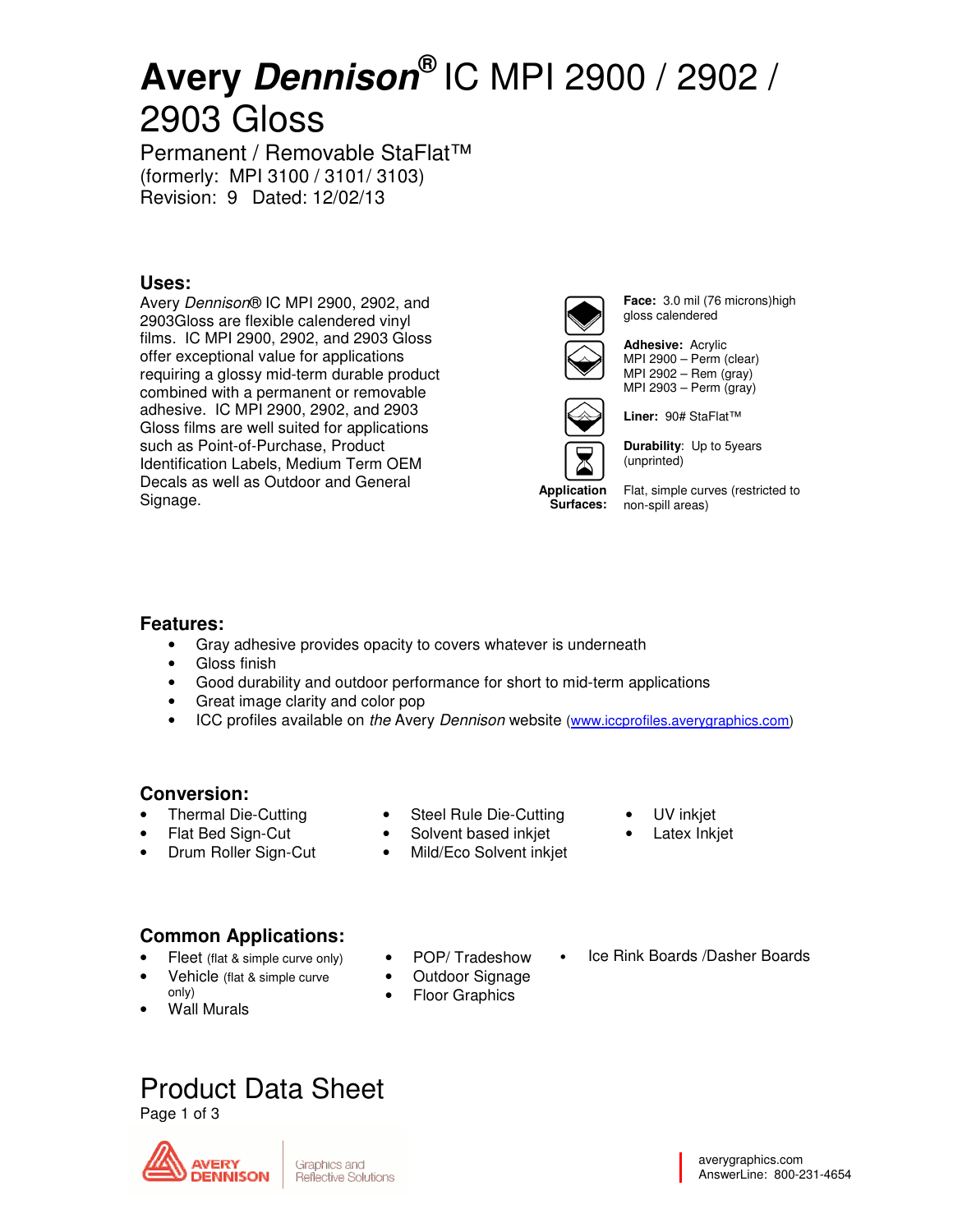# **Avery Dennison®** IC MPI 2900 / 2902 / 2903 Gloss

Permanent / Removable StaFlat™ (formerly: MPI 3100 / 3101/ 3103) Revision: 9 Dated: 12/02/13

## **Physical Characteristics:**

| Property                        |                             | Value                                                                                                                                                     |
|---------------------------------|-----------------------------|-----------------------------------------------------------------------------------------------------------------------------------------------------------|
| Caliper, face                   |                             | 3.0 mil (76µm)                                                                                                                                            |
| Caliper, adhesive               |                             | 1.0mil (25 µm)                                                                                                                                            |
| Dimensional<br>stability        |                             | $<$ 0.065"(1.651 mm)                                                                                                                                      |
|                                 |                             | Note: Ink loads in excess of 250%<br>may cause increased shrinkage of<br>the printed film.                                                                |
| Tensile at Yield                |                             |                                                                                                                                                           |
| Elongation                      |                             |                                                                                                                                                           |
| Gloss                           | <b>Hunter Gloss</b><br>@ 60 | $90 + 10$                                                                                                                                                 |
| Adhesion: 15 min.<br>MPI2900    | Adhesive<br>Perm<br>(clear) | 4.7 lbs/in (831 N/m)                                                                                                                                      |
| MPI2902                         | Rem<br>(gray)               | 2.5 lbs/in (438 N/m)                                                                                                                                      |
| MPI2903                         | Perm<br>(gray)              | 5.5 lbs/in (962 N/m)                                                                                                                                      |
| Adhesion: 24 hr<br>MPI2900      | Adhesive<br>Perm<br>(clear) | 5.5 lbs/in (962 N/m)                                                                                                                                      |
| MPI2902                         | Rem<br>(Gray)               | 5.4 lbs/in (945 N/m)                                                                                                                                      |
| MPI2903                         | Perm<br>(Gray)              | 5.5 lbs/in (962 N/m)                                                                                                                                      |
| Removability                    | MPI 2902                    | 3 years from most<br>substrates. Surface must<br>be sealed.                                                                                               |
| Flammability                    |                             | Self Extinguishing                                                                                                                                        |
| Shelf-Life                      |                             | 2 years from date on label<br>(up to 2 years<br>unprocessed, OR process<br>within one year and apply<br>within 1 year of processing)                      |
| Durability                      | Vertical<br>Exposure        | Unprinted - 5 years<br>Printed - Up to 3 years                                                                                                            |
| Min. Application<br>Temperature |                             | $50^{\circ}$ F (10 $^{\circ}$ C)                                                                                                                          |
| Service<br>Temperature          |                             | $-40^{\circ} - 180^{\circ}$ F (-40° - 82°C)<br>(Reasonable range of<br>temperatures which would<br>be expected under normal<br>environmental conditions). |
| Chemical<br>resistance          |                             | Resistant to most mild<br>acids, alkalis, and salt<br>solutions.                                                                                          |

## Product Data Sheet

Page 2 of 3



#### **Important:**

Information on physical and chemical characteristics are based on tests believed to be reliable. The values are intended only as a source of information. This information is given without guaranty and do not constitute a warranty. The purchaser should independently determine, prior to use, the suitability of any material for their specific purpose. (Data represents average values where applicable, and is not intended for specification purposes)

#### **Warranty:**

All statements, technical information and recommendations about Avery Dennison products are based upon tests believed to be reliable but do not constitute a guarantee or warranty. All Avery Dennison products are sold with the understanding that Purchaser has independently determined the suitability of such products for its purposes. Avery Dennison products are warranted to be free from defects in material and workmanship for either two years (or the period stated on the specific product information literature in effect at time of delivery, if longer) from date of shipment if said product is properly stored and applied. It is expressly agreed and understood that Avery Dennison's sole obligation and Purchaser's exclusive remedy under this warranty, under any other warranty, express or implied, or otherwise, shall be limited to repair or replacement of defective product without charge at Avery Dennison's plant or at the location of product (at Avery Dennison's election), or in the event replacement or repairs is not commercially practical, to Avery Dennison's issuing Purchaser a credit reasonable in light of the defect in the product.

Avery Dennison's liability for defective products shall not exceed the purchase price paid therefore by Purchaser and in no event shall Avery Dennison be responsible for any incidental or consequential damages whether foreseeable or not, caused by defects in such product, whether such damage occurs or is discovered before or after replacement or credit, and whether or not such damage is caused by Avery Dennison's negligence.

NO EXPRESS WARRANTIES AND NO IMPLIED WARRANTIES, WHETHER OF MERCHANTABILITY OR FITNESS FOR ANY PARTICULAR USE, OR OTHERWISE (EXCEPT AS TO TITLE), OTHER THAN THOSE EXPRESSLY SET FORTH ABOVE WHICH ARE MADE EXPRESSLY IN LIEU OF ALL OTHER WARRANTIES, SHALL APPLY TO PRODUCTS<br>SOLD BY AVERY DENNISON. AVERY<br>DENNISON SPECIFICALLY DISCLAIMS AND EXCLUDES ALL OTHER SUCH WARRANTIES. NO WAIVER, ALTERATION, ADDITION OR MODIFICATION OF THE FOREGOING CONDITIONS SHALL BE VALID UNLESS MADE IN WRITING AND MANUALLY SIGNED BY AN OFFICER OF AVERY DENNISON.